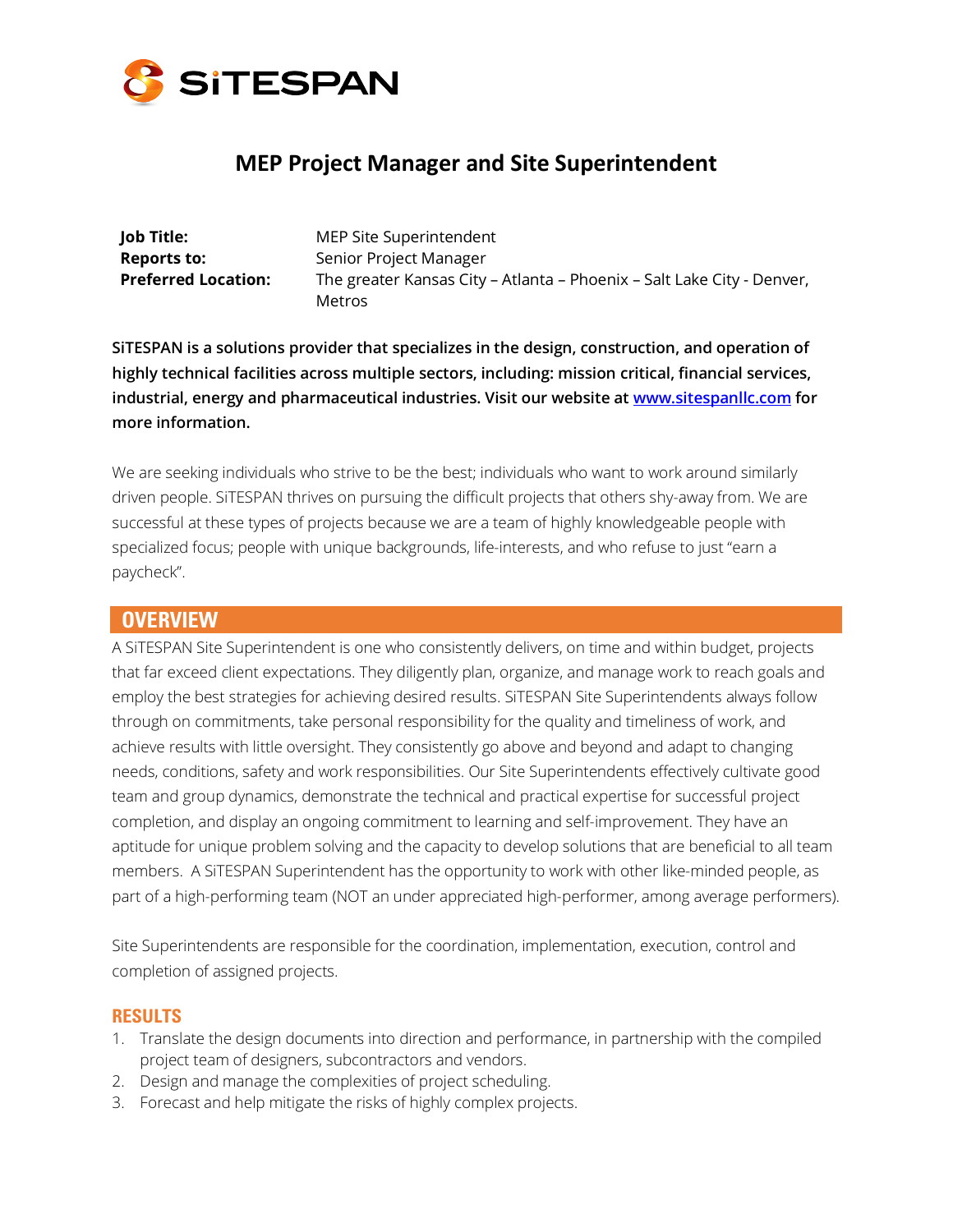#### **KEY SKILLS**

- 1. Attention to detail and accuracy
- 2. Communication/interpersonal skills
- 3. Relationship building
- 4. Ability to develop MOPs/SOPs for the construction of live critical systems
- 5. Collaboration and team work
- 6. Time management
- 7. Strategic and proactive planner
- 8. Analytical thinker, flexible and highly-adaptable

#### **KEY ATTRIBUTES**

- 1. Detail oriented
- 2. Seeking growth, with a growth minded team
- 3. Client-focused
- 4. Knowledge and understanding of the industry
- 5. Action-oriented/results-driven
- 6. Adaptable
- 7. Positive attitude
- 8. Ability and willingness to learn

#### **BIG 3 GOALS**

- 1. Develop an understanding and partnership for the scopes of work, with each subcontracting trade; helping each subcontractor and vendor be successful in their execution of the project.
- 2. Translate the client needs, and design documents, into a successfully delivered project.
- 3. Expand market awareness/presence, through the reputation of unique solutions, by exerting the skill necessary to prove there is a solution to every problem.

### **VITAL FUNCTIONS**

- 1. Understand development of project sequencing and schedules
- 2. Understand the critical systems of highly technical facilities, and possess the ability to exercise written and supervised control procedures
- 3. Taking the lead on difficult project situations, and leading the site team through learning experiences

### **VITAL PRIORITES**

- 1. Successful project execution; in budget, schedule, risk-control, and quality
- 2. Collaboration with other SiTESPAN team members, to help drive company success
- 3. Professional development, to broaden and deepen personal skillsets

### **RESPONSIBILITIES**

The following is an overview of the responsibilities this position but does not represent the full breadth of activities:

- Assist in the development and maintenance of preconstruction, construction, and closeout execution plans
- Assist in reviewing project drawings and specifications to gain a full understanding of project scope, client goals and expectations, and resource requirements for each phase of the project
- Identify construction approaches and risks to ensure efficiency and mitigate exposure
- Take the lead in developing MOPs for cut-overs and tie-ins, on live critical systems.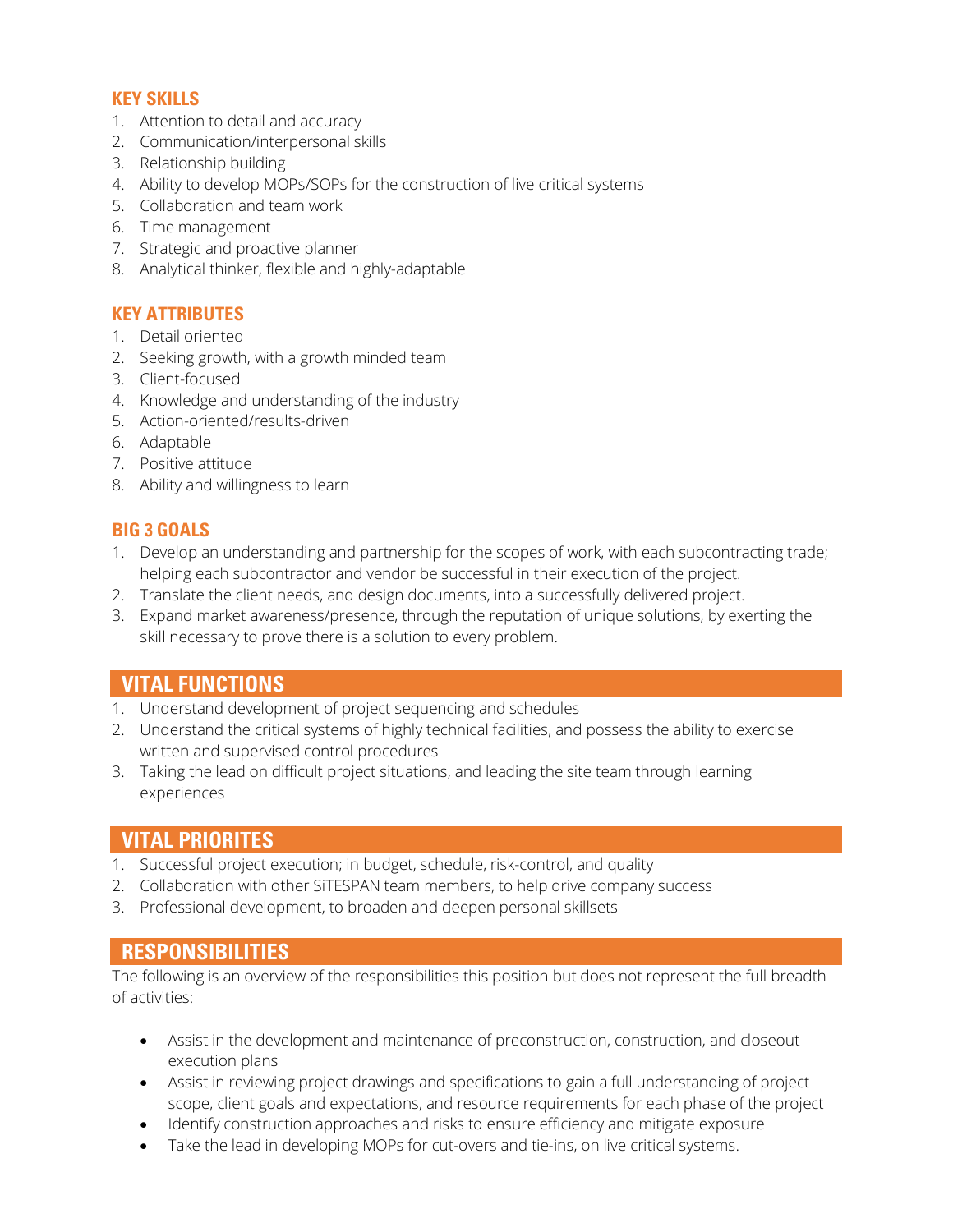- Assist in soliciting and coordinating subcontractor and supplier bids for labor, material and equipment
- Assist in the development and maintenance of project schedules, durations, and sequencing logic
- Oversee the activities and performance of subcontractors and suppliers to ensure compliance with quality requirements
- Manage client interaction and promote positive relationships
- Facilitate communication between subcontractors, suppliers, and other project participants
- Resolve worksite issues quickly and effectively in order to keep work progress on track
- Gather information, develop solutions, and adjust to necessary changes in work sequences
- Assist in evaluating the legitimacy of subcontractor and supplier change requests in terms of contractual requirements and validity of cost estimates
- Maintain a safe, secure, and healthy work environment by following and enforcing standards and procedures; complying with legal regulations
- Provide a daily report of site conditions including weather, work scope, force levels, and safety issues
- Supervise completion of punch-lists, close-out documentation, and demobilize the job site at the completion of a project

*This job description is intended to convey information essential to understanding the scope of the job and the general nature and level of work performed. This job description is not intended to be an exhaustive list of qualifications, skills, efforts, duties, responsibilities or working conditions associated with the position.*

## **QUALIFICATIONS**

- Bachelor's degree in Engineering, Construction Management, Trades School, or equivalent combination of technical training and related experience.
- Minimum of 8-10 years of experience in the management of a Mission Critical Facility.
- Construction company background with a portfolio of data center/mission critical facility types, a plus.
- Facility Engineer back-ground also considered.

## **WORKING CONDITIONS**

Site Superintendents work out of a field office at the construction site where they monitor the project and make daily decisions about construction activities. Site Superintendents encounter few safety hazards, but must be extremely cautious when working onsite. Most Site Superintendents work full time, however, the need to meet deadlines and respond to emergencies often requires long hours. Frequent travel will be required depending on project location, especially when managing multiple projects.

We track performance on the successful execution of responsibilities. Employees are expected to adapt their schedule and work location to the needs of the organization and clients while allowing flexibility to seek a good balance in their schedule.